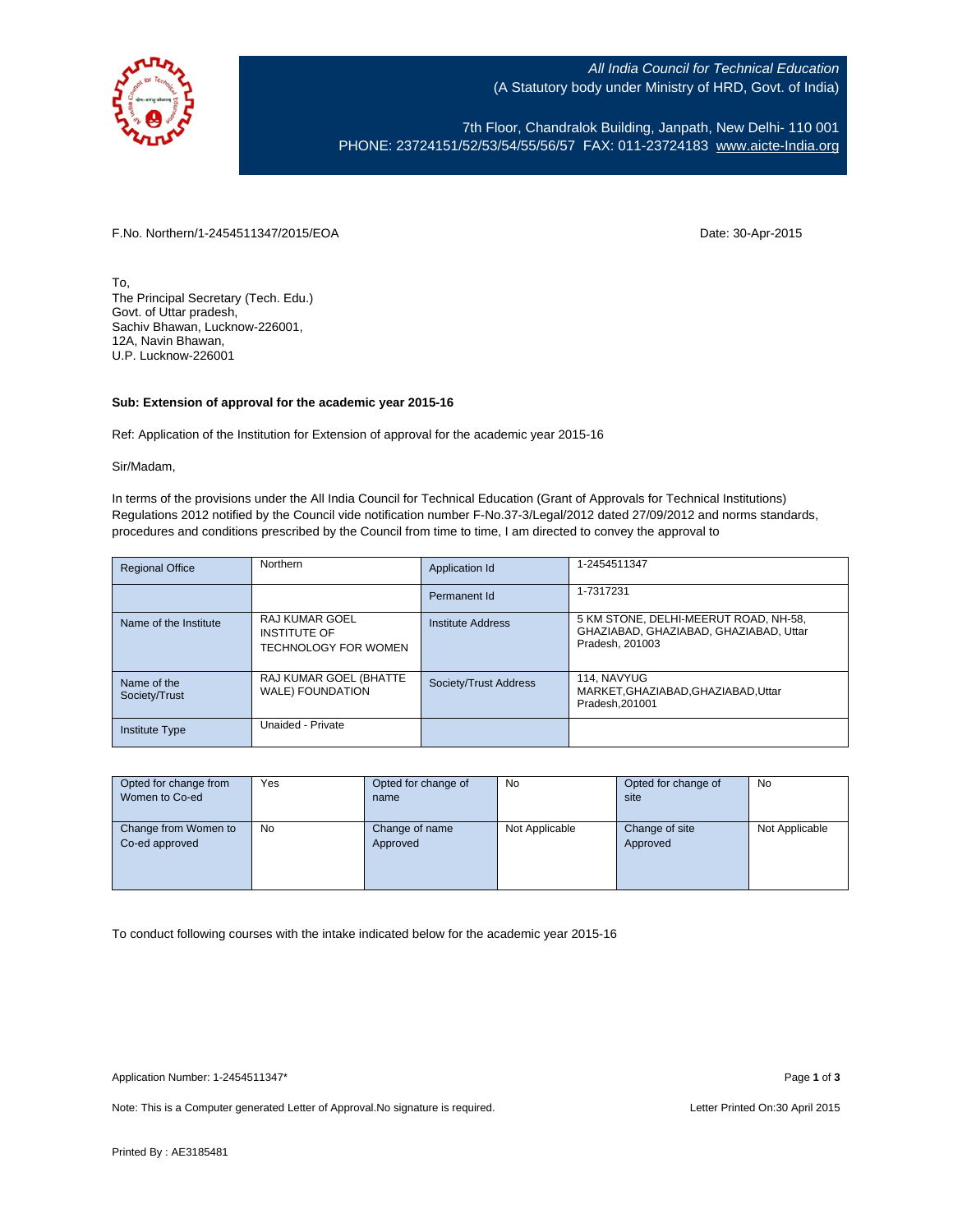

## All India Council for Technical Education (A Statutory body under Ministry of HRD, Govt. of India)

7th Floor, Chandralok Building, Janpath, New Delhi- 110 001 PHONE: 23724151/52/53/54/55/56/57 FAX: 011-23724183 [www.aicte-India.org](http://www.aicte-india.org/)

| Application Id: 1-2454511347                          |              | Course                                     |                                                                                  | <b>Affiliating Body</b>    |                                                             |                |                                  |                     |                     |                                          |
|-------------------------------------------------------|--------------|--------------------------------------------|----------------------------------------------------------------------------------|----------------------------|-------------------------------------------------------------|----------------|----------------------------------|---------------------|---------------------|------------------------------------------|
| Program                                               | Shift        | Level                                      |                                                                                  | Full/Part Time             |                                                             | Intake 2014-15 | Intake Approved for<br>$15 - 16$ | NRI Approval status | PIO Approval status | Foreign Collaboration<br>Approval status |
| <b>ENGINEERING</b><br><b>AND</b><br><b>TECHNOLOGY</b> | 1st<br>Shift | <b>UNDER</b><br><b>GRADUA</b><br>TE        | <b>COMPUTER</b><br><b>SCIENCE &amp;</b><br><b>ENGINEERING</b>                    | <b>FULL</b><br><b>TIME</b> | <b>Uttar Pradesh</b><br>Technical<br>University,<br>Lucknow | 120            | 120                              | NA                  | NA                  | <b>NA</b>                                |
| <b>ENGINEERING</b><br><b>AND</b><br><b>TECHNOLOGY</b> | 1st<br>Shift | <b>UNDER</b><br><b>GRADUA</b><br><b>TE</b> | <b>COMPUTING IN</b><br><b>MULTIMEDIA</b>                                         | <b>FULL</b><br><b>TIME</b> | <b>Uttar Pradesh</b><br>Technical<br>University,<br>Lucknow | 60             | 60                               | <b>NA</b>           | NA                  | <b>NA</b>                                |
| <b>ENGINEERING</b><br><b>AND</b><br><b>TECHNOLOGY</b> | 1st<br>Shift | <b>UNDER</b><br><b>GRADUA</b><br><b>TE</b> | <b>ELECTRICAL AND</b><br><b>ELECTRONICS</b><br><b>ENGINEERING</b>                | <b>FULL</b><br><b>TIME</b> | <b>Uttar Pradesh</b><br>Technical<br>University,<br>Lucknow | 60             | 60                               | NA                  | NA                  | <b>NA</b>                                |
| <b>ENGINEERING</b><br><b>AND</b><br><b>TECHNOLOGY</b> | 1st<br>Shift | <b>UNDER</b><br><b>GRADUA</b><br>TE        | <b>ELECTRONICS</b><br><b>AND</b><br><b>COMMUNICATION</b><br><b>S ENGINEERING</b> | <b>FULL</b><br><b>TIME</b> | <b>Uttar Pradesh</b><br>Technical<br>University,<br>Lucknow | 120            | 120                              | NA                  | NA                  | <b>NA</b>                                |
| <b>ENGINEERING</b><br><b>AND</b><br><b>TECHNOLOGY</b> | 1st<br>Shift | <b>UNDER</b><br><b>GRADUA</b><br><b>TE</b> | <b>INFORMATION</b><br><b>TECHNOLOGY</b>                                          | <b>FULL</b><br><b>TIME</b> | <b>Uttar Pradesh</b><br>Technical<br>University,<br>Lucknow | 120            | 120                              | NA                  | NA                  | <b>NA</b>                                |
| <b>MANAGEMEN</b><br>T                                 | 1st<br>Shift | POST<br><b>GRADUA</b><br><b>TE</b>         | <b>MASTERS IN</b><br><b>BUSINESS</b><br><b>ADMINISTRATION</b>                    | <b>FULL</b><br><b>TIME</b> | <b>Uttar Pradesh</b><br>Technical<br>University,<br>Lucknow | 60             | 60                               | <b>NA</b>           | NA                  | <b>NA</b>                                |

Note: Validity of the course details may be verified at www.aicte-india.org>departments>approvals

The above mentioned approval is subject to the condition that RAJ KUMAR GOEL INSTITUTE OF TECHNOLOGY FOR WOMEN shall follow and adhere to the Regulations, guidelines and directions issued by AICTE from time to time and the undertaking / affidavit given by the institution along with the application submitted by the institution on portal.

In case of any differences in content in this Computer generated Extension of Approval Letter, the content/information as approved by the Executive Council / General Council as available on the record of AICTE shall be final and binding.

Note: This is a Computer generated Letter of Approval. No signature is required. Letter Printed On:30 April 2015